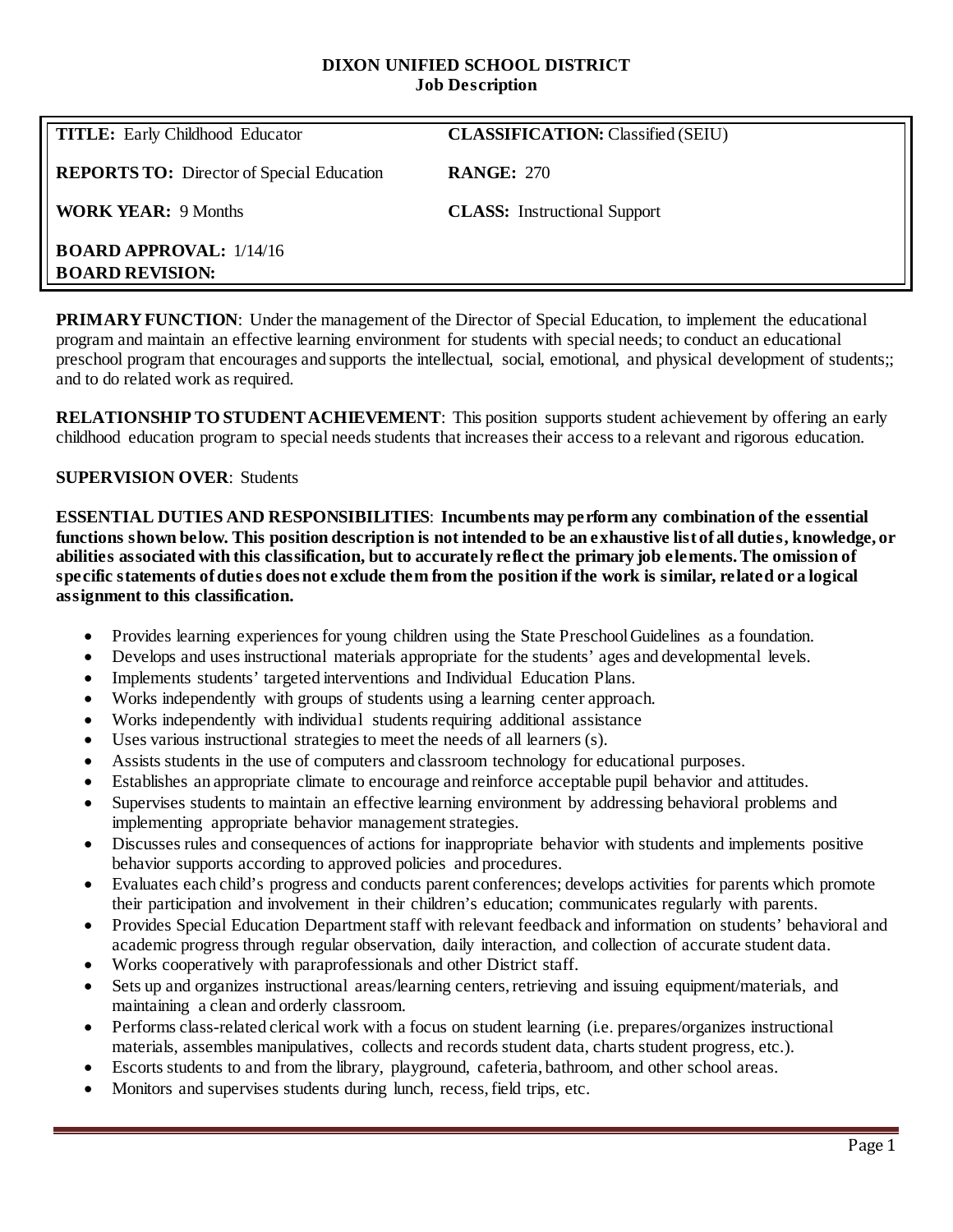- Cares for, supervises, controls, and protects students in a manner commensurate to assigned duties and responsibilities.
- Completes other reasonable duties as assigned.

# **TRAINING, EDUCATION, AND EXPERIENCE:**

- High school diploma or the equivalent; community college and/or vocational training certificate preferred.
- Possession of a valid California Child Development Master Teacher, Site Supervisor, or Program Director Permit; Minimum requirements are 24 units of ECE/CD including the following core courses – Child Growth and Development, Child/Family/Community, and Program/Curriculum plus 16 general education units.
- Three to five years' experience in instructional support work OR an equivalent combination of experience and education from which comparable knowledge, skills, and abilities have been achieved.
- Prior experience working in a preschool class and/or other educational programs for young children and students with special needs desirable.

# **LICENSES AND OTHER REQUIREMENTS:**

- Current CPR and First Aid Certificate required.
- Fingerprint/criminal justice clearance.
- Possession of a negative TB risk assessment certificate and, if risk factors are identified, a negative TB examination, that is no more than 60 days old and renewable at least once every four years.

# **KNOWLEDGE AND ABILITIES: The following outline of essential knowledge, abilities, and physical requirements is not exhaustive and may be supplemented as necessary in accordance of the job.**

# KNOWLEDGE OF\*:

- The State Preschool Guidelines and concepts of child growth, development, and behavior characteristics.
- Instructional strategies appropriate to preschool aged and special needs students.
- Positive behavior supports appropriate to preschool aged and special needs students.
- Methods and procedures to be followed in instructional settings.
- Strategies for organizing a classroom and learning center.
- Correct English usage including, vocabulary, composition, grammar, spelling, and punctuation.
- Basic mathematical skills.
- Routine record-keeping practices.
- Computer procedures, software, and applications.
- Student behavior modification and motivation techniques.
- School standards and code of conduct.

#### ABILITY TO\*:

- Demonstrate skill and knowledge in early childhood education and child development.
- Learn about and provide instructional support for the District's preschool curricula.
- Communicate clearly and effectively both orally and in writing.
- Monitor and address student progress regarding behavior and performance.
- Perform a variety of clerical and supportive duties related to tutoring and instructional activities.
- Develop rapport with students, being fair, consistent, and respectful.
- Maintain a positive, encouraging, patient, and empathetic attitude toward students.
- Develop positive relationships and regular communication with parents.
- Operate and assist students in the use of computers and classroom technology.
- Operate standard office machines.
- Assume responsibility for supervising students.
- Maintain confidentiality of privileged information obtained in the course of work.
- Exercise caution and comply with health and safety regulations.